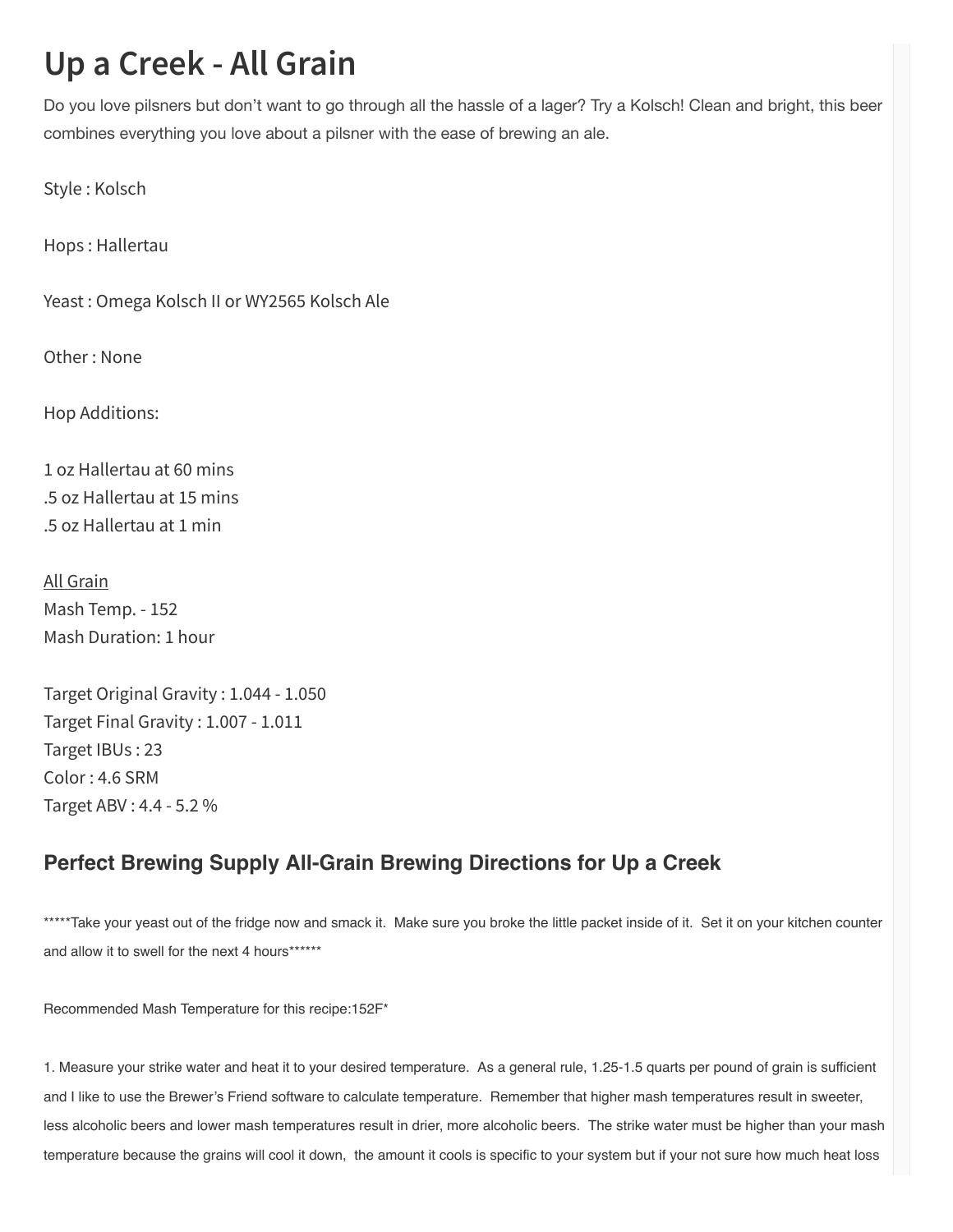2. When your strike water hits the target temperature, pour it into your mash tun while you mix in your grains. Stir it very vigorously to break up clumps and avoid dry spots or temperature variations. Check the temperature, and if it is correct, put the lid on the mash tun and let it sit for an hour. If the temperature is too low, add some boiling water. If the temperature is too high, stir it vigorously.

3. Heat your sparge water to 170\*F. We suggest you use an app called SpargePal to calculate your sparge volume.

4. When your mash is complete, pull about 1/2 gallon of wort from the mash tun and pour it back over the top of your mash. This recirculation is called a vorlauf and is very important. It seats your grains into a nice natural filter bed and will allow you to lauter smoothly.

5. Now you sparge. There are 2 different types of sparging: fly sparging and batch sparging.

-**Fly Sparging**: Fly sparging takes more time but is much more efficient, resulting in a greater extraction of fermentable sugars. To fly sparge: place your hot liquor tank (HLT, the kettle that you heated your sparge water in) above your mash tun so that the water will flow downhill into it. After you have done your vorlauf (recirculation) crack the valve of your mash tuns that the wort trickles into your boil kettle or other collection vessel. It is very important that you make sure the flow is as slow as possible. Meanwhile, slowly pour water over the top of your grain bed so that there is always one inch of hot water on top of the grains. Continue this process for 40-60 minutes and collect enough wort to do a full volume boil. You will not add any water at the end, so make sure you collect 6-6.5 gallons depending on your boil off rate.

-**Batch Sparging**: Batch sparging is much faster, but much less efficient, resulting in a lower extraction of fermentable sugars. To batch sparge: Pull your vorlauf and recirculate. Open the valve of your mash tun all the way and empty all of the wort from your mash. Now, pour all of your sparge water into your mash tun over all of the grains and pull another vorlauf to re-seat your grain bed. Open the valve all the way again and close it when you have collected your desired wort volume.

6. Put your wort into your brew kettle and put it on the burner.

7. Turn the stove back on and bring to a rolling boil. Set a timer for 60 minutes when it starts boiling and also add your first (bittering) hop addition (1 oz Hallertau). Be careful to add the hops slowly and stir vigorously to reduce your risk of a boil over. It might be a good idea to turn the heat down for this part.

8. At 15 minutes (meaning 45 minutes into the boil, 15 minutes remaining) add your 2nd (flavor) hop addition (.5 oz Hallertau). If you are adding whirl floc, Irish moss or 1/4 tsp. yeast nutrient do so now.

9. At 0 minutes your timer should go off. Turn off the flame and add your 3rd (aroma) hop addition (.5 oz Hallertau).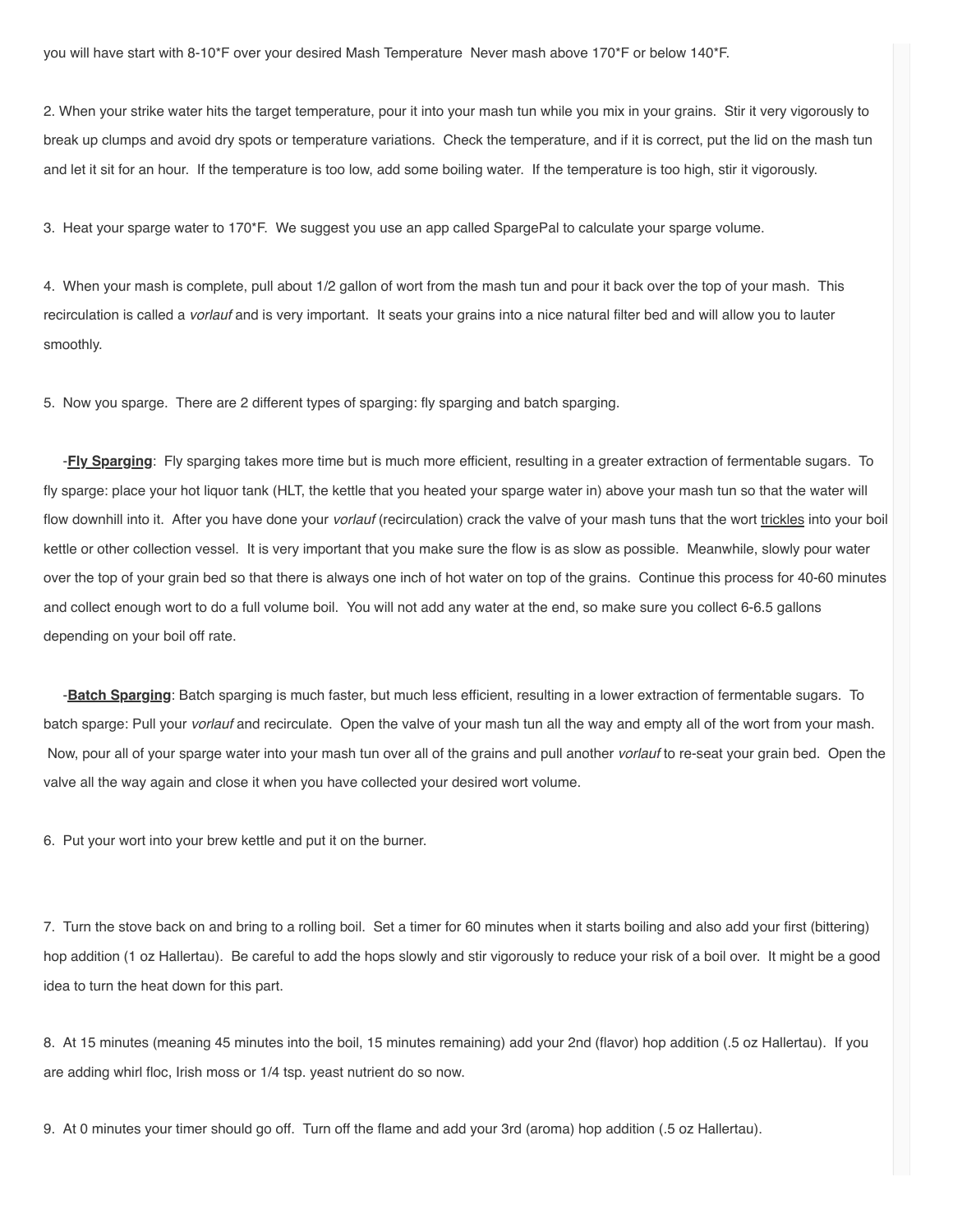\*\*\*\*\*From this point onward EVERYTHING that touches your beer MUST BE SANITIZED\*\*\*\*\*\*

- I like to fill up a 5 gal. bucket with water and 1 oz. of sanitizer for this purpose-

10. Chill your wort to 68\*F as rapidly as possible while it is still in the kettle. This can be achieved with a wort chiller, or an ice bath in your sink.

11. Gently pour your wort into your primary fermenter being careful to leave as much of the sludge at the bottom in your kettle as possible. If you have our deluxe kit, your primary fermenter is your 6.5 gallon bucket with the spigot attached. I like to make sure the spigot attachment is sealed properly and water tight before I add my wort to it. Also, make sure the spigot is in the CLOSED position!

12. Top your beer up to 5 gallons with more water. Using cold, clean water can help you finish chilling the wort to the ideal 68\*F before adding your yeast (For best results, do not add yeast until wort temp is at least within 10 degrees of 68\*F. The closer to 68\*F, the better).

13. Put your unopened yeast pack into your bucket of sanitizer. Place your sanitized hydrometer into your wort and take an original gravity reading. There are three units of measurement on the hydrometer, you want to be looking at the smallest one.

14. Vigorously stir your wort to introduce as much oxygen as possible into the wort. This is the ONLY time you want to get oxygen in your beer.

15. Cut a corner off of the top of your yeast pouch with a pair of sanitized scissors and pour the yeast into your wort.

16. Seal the top of your fermenter and put an airlock partially filled with sanitizer into the hole on top.

17. Pace the floor anxiously for the next 10-14 days while your beer goes through primary fermentation.

18. When the airlock stops bubbling and the yeast cake has dropped to the bottom, remove the lid and take a reading with your hydrometer.

19. If you have reached your desired final gravity (give or take a couple points) you are ready to rack it over into your secondary fermenter.

20. If you are using our deluxe kit, the 5 gallon plastic carboy is your secondary. As always, everything MUST be sanitized.

21. Use your auto-siphon to gently rack the beer into your secondary fermenter, leaving as much of the trub behind as possible. If your recipe calls for dry hops, put them into a sanitized muslin hop bag and add them now.

 $\Delta$ 3 Now you are ready to bottle Boil 5 our case of which was sugared in  $\Delta$  ounce of water and stirling to the solution to cool and solve  $\Delta$ 

22. Seal the fermenter and go back to pacing the floor for another 1-2 weeks. Ideally, brew another beer now so the wait is less excruciating next time.